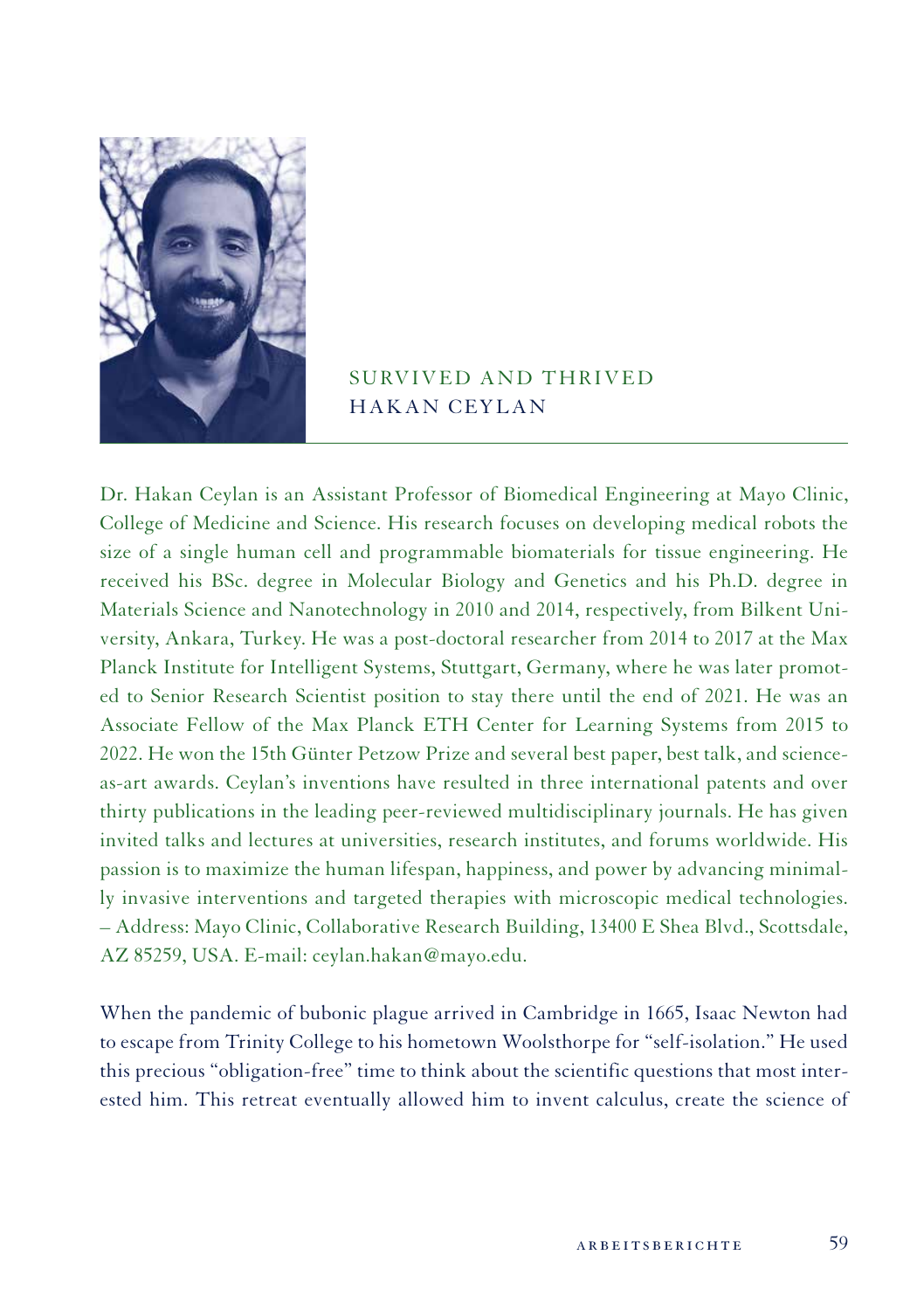motion, and unravel light and gravity. This historical example greatly inspired me when starting my College for Life Sciences fellowship at the peak of one of the most notable global events of this century, the Covid-19 pandemic. Like the rest of the world, the pandemic inevitably lessened the opportunities in Berlin and the Kolleg. However, my Newtonian inspiration to study outside the traditional realm of my research, i.e., my laboratory, motivated me even further to join Wiko at the second peak of the global pandemic.

My initial goals during my stay were (1) surviving a global pandemic, (2) connecting with the biomedical research community of Berlin, (3) and identifying realistic medical problems for which my research on microscopic robots can make a disruptive or radical impact.

With these thoughts in mind, I moved to Villa Walther on the last day of August and received a beautiful office in Villa Jaffé. My office and work were about 10 min walking distance apart. The accommodation and work environment provided by Wiko was extraordinary and stimulated creative thinking in every way throughout my stay. Grunewald, where the Wiko campus is located, is one of Berlin's most likable and peaceful corners, shaped by lakes and old villas. As described by the then-Secretary Thorsten, the villas in this neighborhood were built by the "old money," referring to Berlin's late  $19<sup>th</sup>$ - and early 20th-century elites. The neighborhood protrudes into the Grunewald forest, allowing us excellent opportunities for academic and social activities.

Berlin is an essentially flat city, so I leased a bicycle the first week I arrived. It was such fun to discover the magnificent city in the fall before the cold of winter arrived. At the same time, Wiko lunches started. It was an obligatory part of my fellowship – along with all the other Fellows – to share lunch every day, except Thursdays. This year there was an exception due to the pandemic, such that Fellows could waive this obligation if they felt uncomfortable being in a relatively crowded environment. I joined every lunch, but at some point, they turned into a home delivery service due to the tightened pandemic restrictions. Thursday meals were turned into famous Wiko dinners, which were marvelous. I was fortunate to have joined a few of them. I must acknowledge Dunia and her teams' exceptional ability to handle diverse personal requests, likely doubling the required effort every year due to the chaotic regulations of the pandemic.

My first objective at Wiko, surviving the global pandemic, was of partial success. I fell victim to Covid-19 in the second week of December, despite my aggressive use of protective equipment and social distancing with people as much as possible. I had to do 15 days of self-isolation, and the overall course of the disease was moderately mild, including lots of coughs and the loss of my senses of taste and smell. I was greatly indebted to Madeleine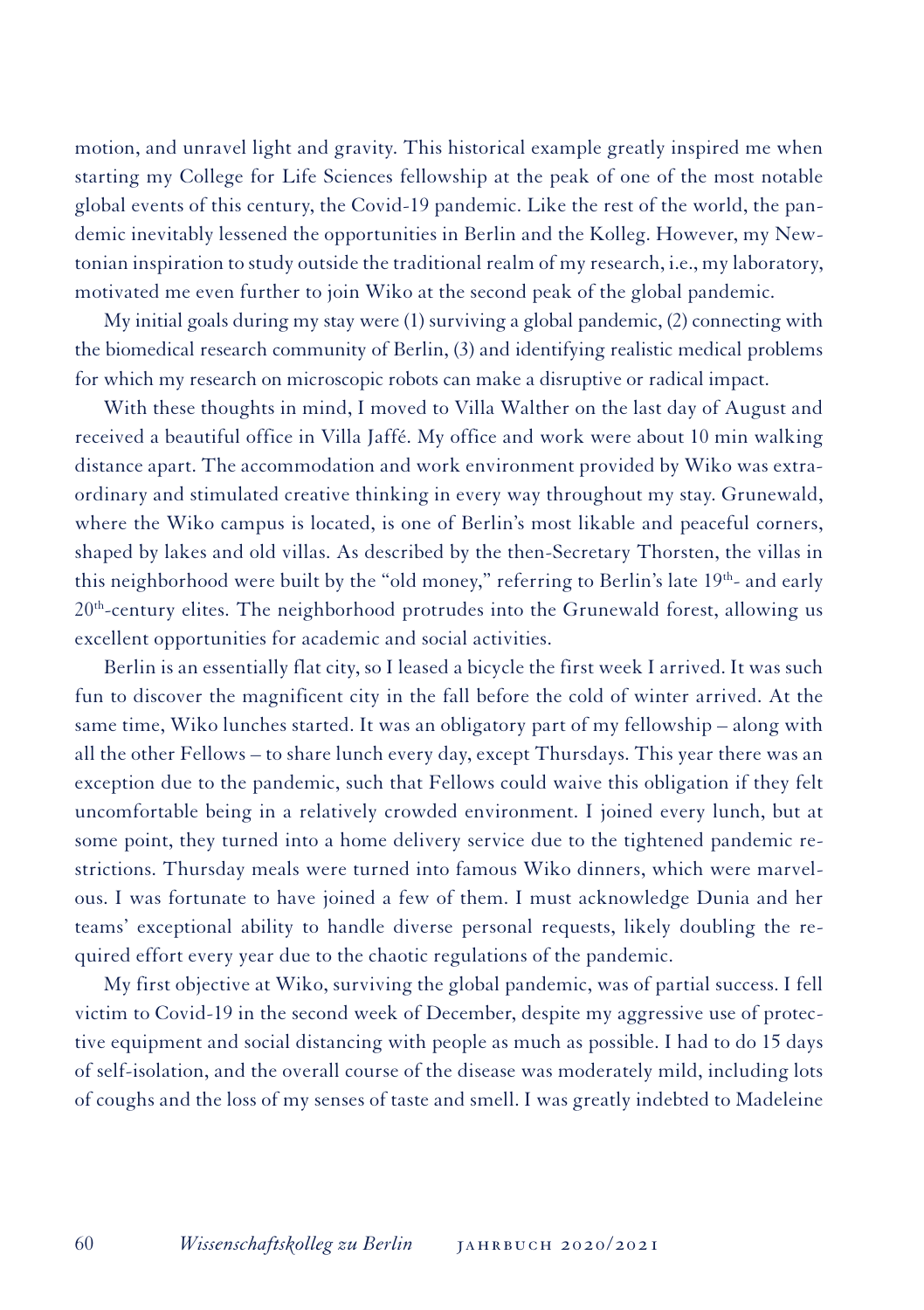Beekman, Benjamin Oldroyd, Shamil Jeppie, Marcelo Aizen, and Vera Pfeffer for their special caring and invaluable support during this period. During this time, all the Fellows wrote to me, wishing me a speedy recovery. I wholeheartedly felt that Wiko was like a family to me, and a lasting bond was cemented.

Concerning my second objective, connecting with the biomedical research community of Berlin, I gave more than ten scientific talks to disseminate my research data. I felt privileged to give a Tuesday Colloquium. The questions and encouragement after the talks were constructive and sparked new directions in my thinking. I was among the few lucky ones who could give an on-site Tuesday Colloquium at Wiko because soon after, all such large gatherings were canceled to impose tighter social contact. My other talks had to be online, as most of the institutions in Berlin were either in home office mode or were entirely closed to non-employees. Among these talks, the one with Berlin Partner for Business and Technology GmbH, Healthcare Industries, MedTech Cluster was particularly productive towards my third objective. We have started exchanging ideas with Prof. Thomas Picht from Charité Universitätsmedizin towards collaboration.

I did several faculty interviews during my time at Wiko. Daniel Schönpflug, Madeleine Beekman, Benjamin Oldroyd, Shamil Jeppie, Marcelo Aizen, Bettina Schwab, and Ugur Kilic ensured that I prepared well for these interviews. I cannot overemphasize the significance of their contributions to my receiving offers from major European and American universities and institutions. Eventually, I took up the faculty position offered by the Mayo Clinic, where I am currently working.

The time also allowed me to prepare a comprehensive review article on the medical applications of miniaturized robots that is currently in the final stage for submission for peer review.

Last but not least, I was beyond thrilled to receive a farewell video from my amazing friends at Wiko. It was regrettable to leave these amazing people after six months. However, I felt fortunate to come back in June for the final farewell party.

Wiko, at least for people in natural sciences and engineering, is a paradise. It provides ample time and opportunity to think about the next big thing in one's professional career, which of course, on the medium and long time scales, reflects positively on society and the overall intellect.

Knowing that I would be devoting all my time to interacting with the biomedical research community in Berlin, I took some time to explore my new surroundings, visiting museums, local swimming pools, and lakes around Berlin. With Bettina Schwab's lead and Shamil Jeppie's captainship, we started a running club, the Wicked Wiko Runners Club, with a